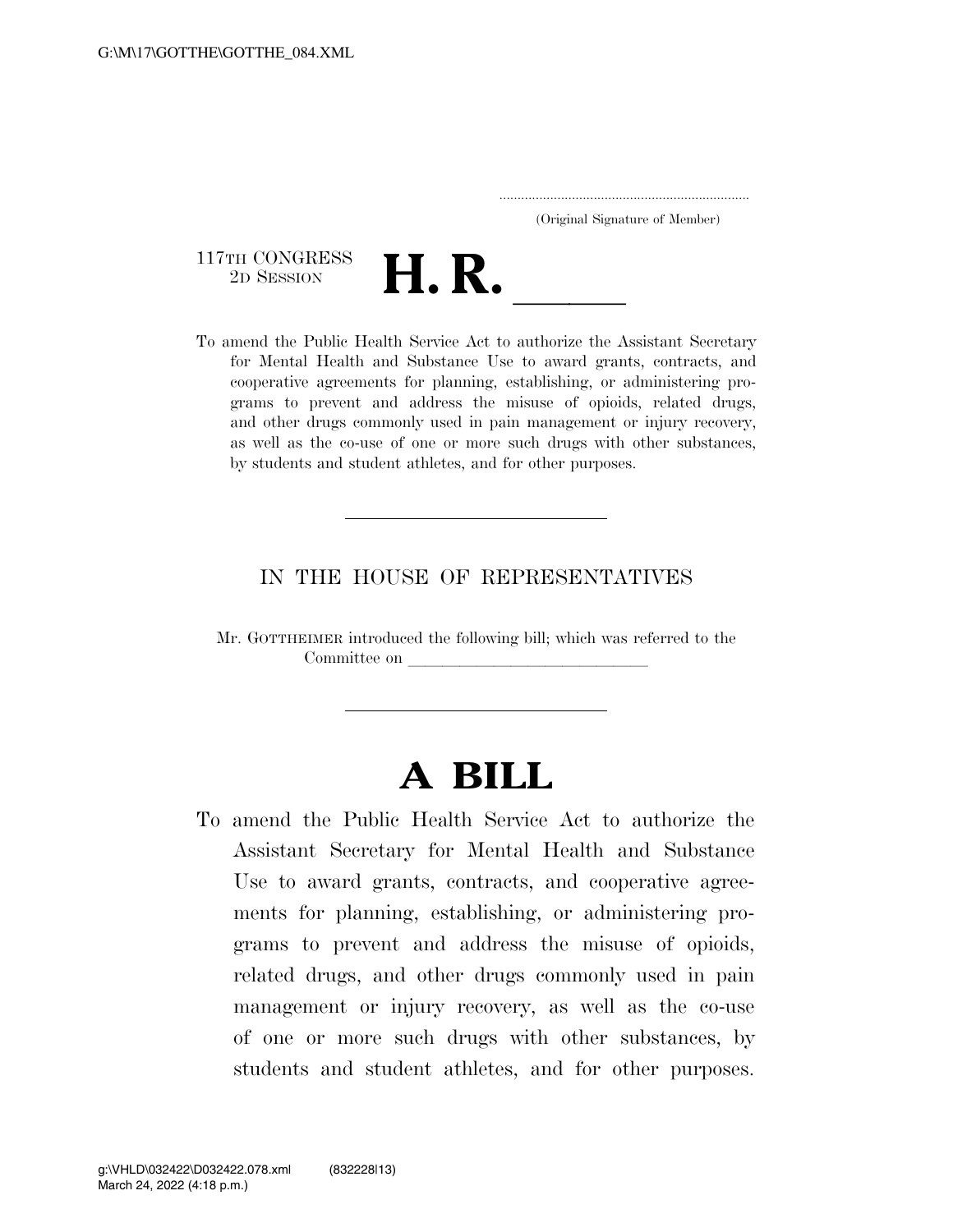*Be it enacted by the Senate and House of Representa-tives of the United States of America in Congress assembled,* 

#### **SECTION 1. SHORT TITLE.**

 This Act may be cited as the ''Student and Student Athlete Opioid Misuse Prevention Act''.

#### **SEC. 2. GRANTS FOR OPIOID MISUSE PREVENTION.**

 Part A of title V of the Public Health Service Act (42 U.S.C. 290aa et seq.) is amended by adding at the end the following:

## **''SEC. 506B. GRANTS FOR STUDENT AND STUDENT ATHLETE OPIOID MISUSE PREVENTION.**

 ''(a) IN GENERAL.—The Assistant Secretary, in con- sultation with the Secretary of Education, may award grants, contracts, and cooperative agreements to eligible entities for planning, establishing, or administering pro- grams to prevent and address the misuse of opioids, re- lated drugs, and other drugs commonly used in pain man- agement or injury recovery, as well as the co-use of one or more such drugs with other substances, by students and student athletes.

 ''(b) ELIGIBILITY.—To be eligible to receive a grant under this section, an entity shall be—

- 23  $\frac{1}{2}$  (1) a State or other public entity;
- 24  $(2)$  a nonprofit organization; or
- 25  $\frac{1}{2}$  (3) a drug-free community coalition.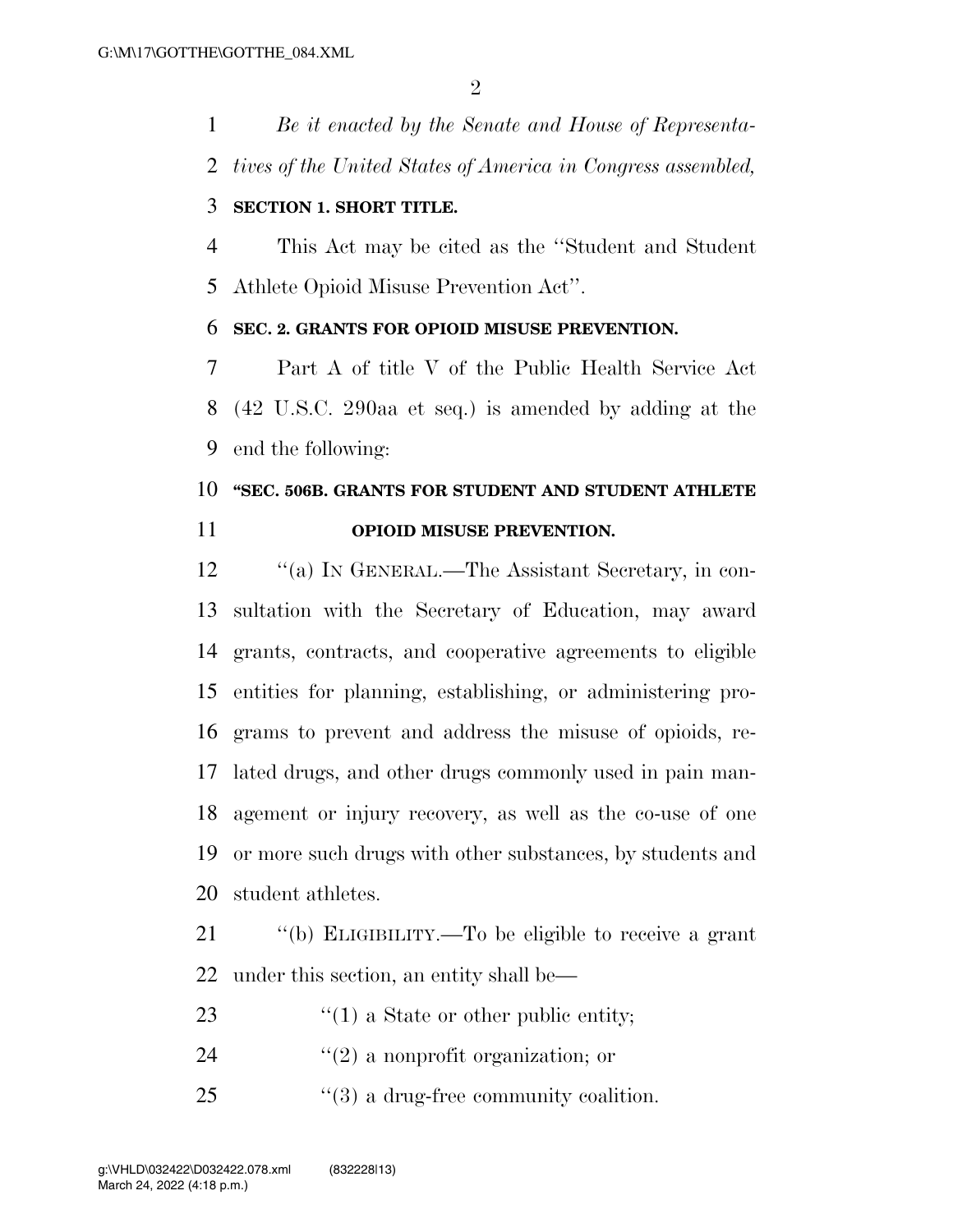1 ''(c) USE OF FUNDS.—Amounts received through an award under this section may be used for any of the fol-lowing:

 ''(1) Carrying out one or more school-based programs concerning the dangers of the misuse of, and addiction to, opioids, related drugs, and other drugs commonly used in pain management or injury recovery, as well as the co-use of one or more such drugs with other substances, which programs may include—

11  $((A)$  initiatives that give students the re- sponsibility to create their own anti-drug abuse education programs;

 ''(B) school-based programs that are fo- cused on school districts with high or increasing rates of misuse of, and addiction to, opioids, and targeted at populations that are most at risk to start misusing such drugs, including schools that do not have a certified athletic trainer on staff; and

21 "'(C) school-based prevention programs that are focused on student athletes and the risk of misuse of, and addiction to, opioids, as well as the co-use of opioids with other sub-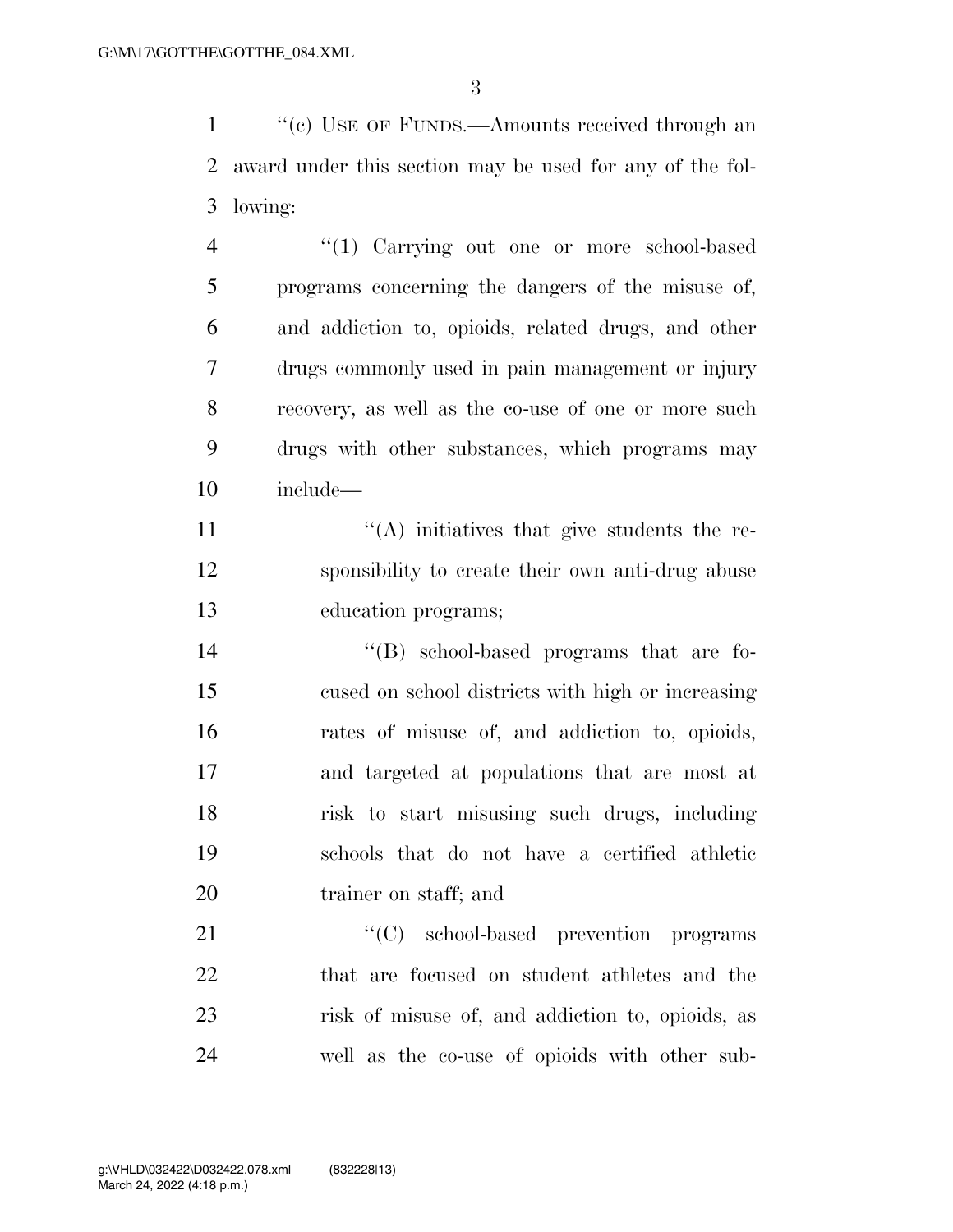stances, as part of injury recovery and pain management. 3 ''(2) Carrying out community-based misuse and addiction prevention programs relating to opioids, related drugs, and other drugs commonly used in pain management or injury recovery, as well as the co-use of one or more such drugs with other sub- stances, which programs may include— 9 ''(A) such programs through youth sports organizations;  $\langle G \rangle$  community-based prevention pro- grams that are focused on populations within the community that are most at risk for misuse of and addiction to opioids; and

15 "'(C) community-based programs that are focused on youth athletes and the risk of mis- use of and addiction to opioids, as well as the co-use of opioids with other substances, as part of injury recovery and pain management.

20 "(3) Engaging youth, high school, or collegiate athletic and recreation programs and associations concerning the dangers of the misuse of and addic- tion to opioids, related drugs, and other drugs com-monly used in pain management or injury recovery,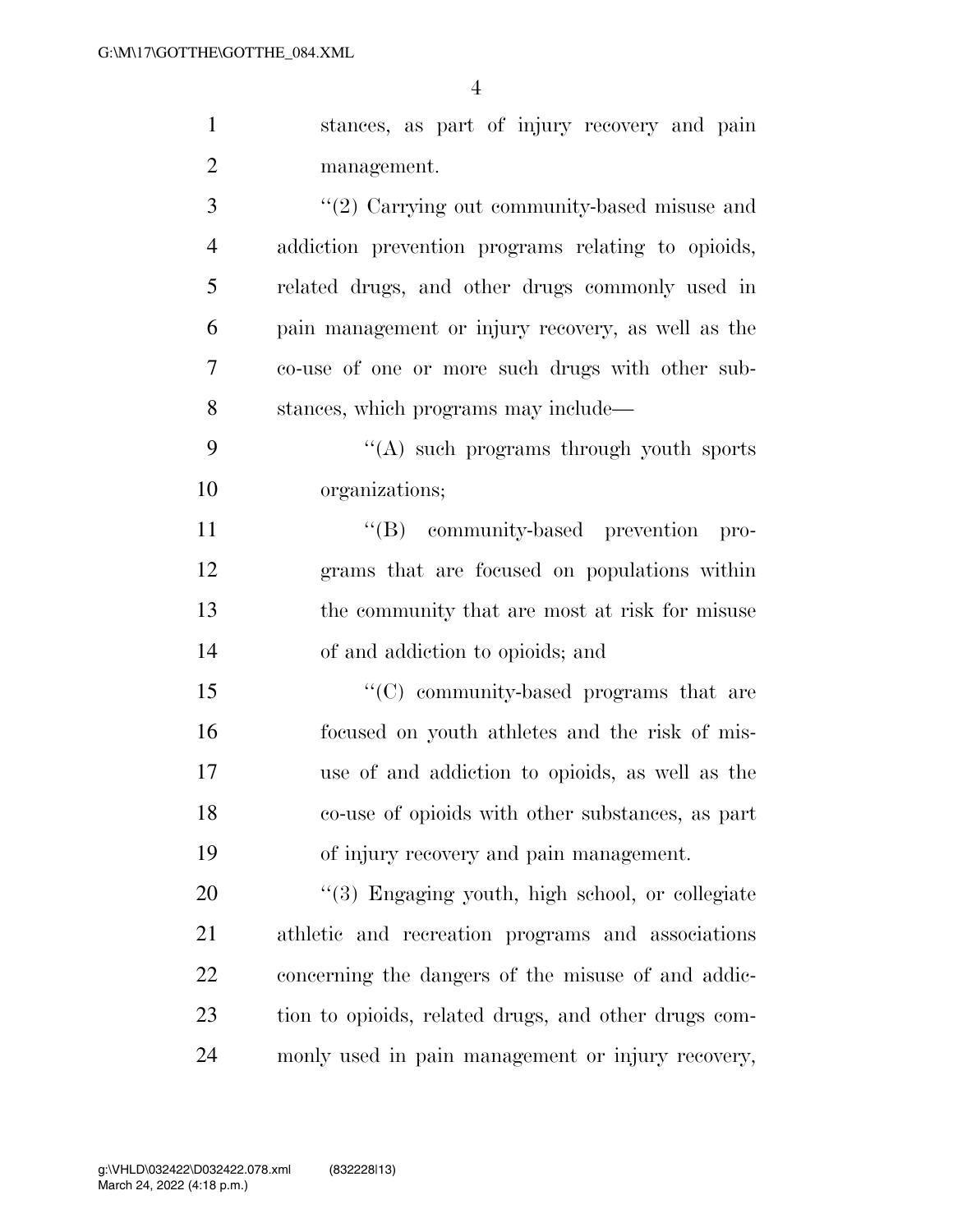as well as the co-use of one or more such drugs with other substances, which may include—

 $\langle (A) \rangle$  initiatives that give student athletes the responsibility to create their own anti-drug abuse education programs for their schools; and ''(B) collegiate-based programs that are fo- cused on collegiate athletes, including club sports and recreation sports, and the risk for misuse of and addiction to opioids, as well as the co-use of opioids with other substances, as part of injury recovery and pain management. ''(4) Assisting local government entities to con- duct appropriate prevention activities relating to youth and the risk for misuse of and addiction to opioids, as well as the co-use of opioids with other substances, as part of injury recovery and pain man-

agement.

18 ''(5) Training and educating State and local of- ficials, youth athletics organizers, school administra- tors and staff, teachers, athletic directors, athletic trainers, coaches, collegiate administrators, directors of campus recreation, and campus-based medical providers, on the signs of misuse of opioids and the options for treatment, including holistic and com-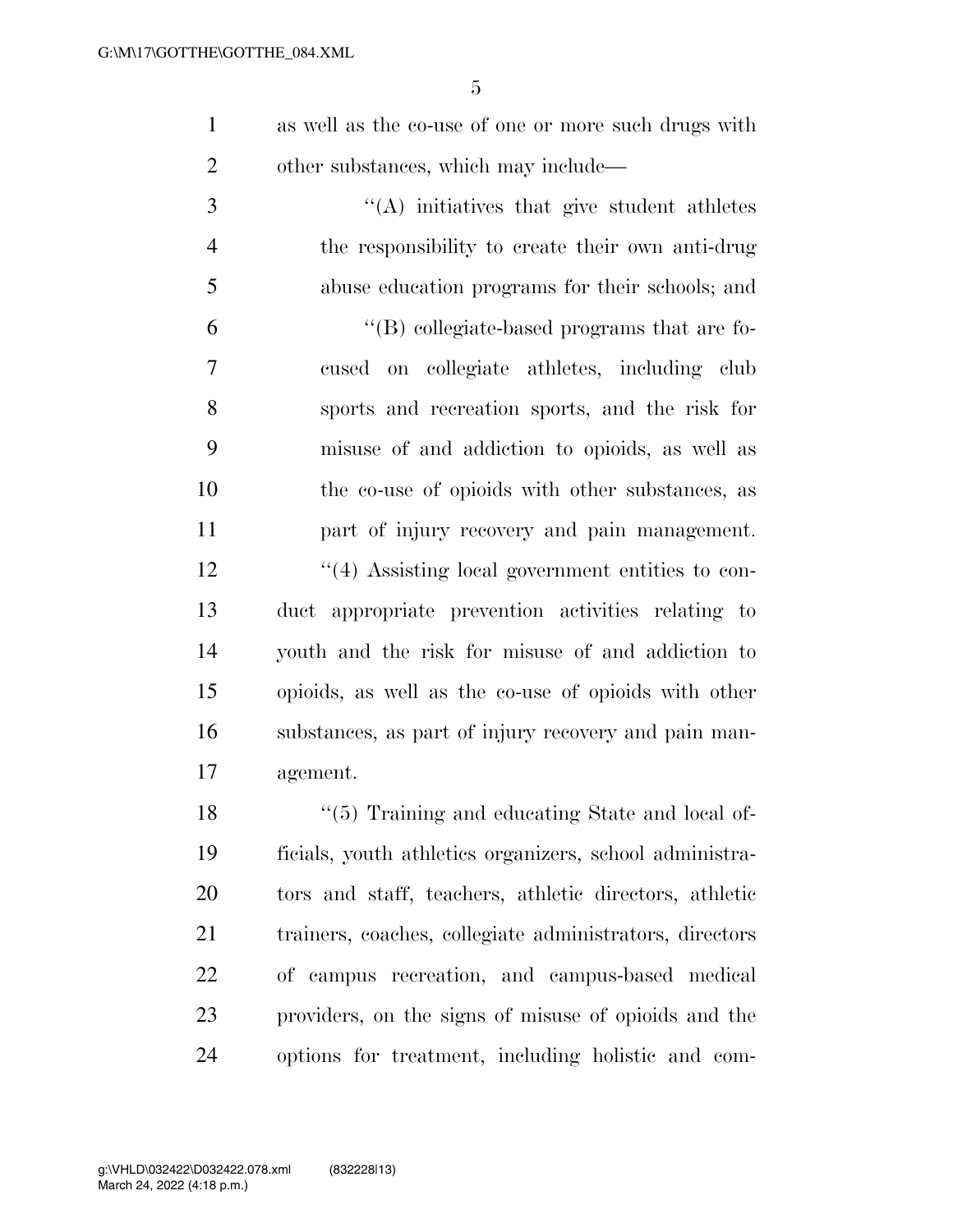| $\mathbf{1}$   | prehensive pain management solutions, and preven-     |
|----------------|-------------------------------------------------------|
| $\overline{2}$ | tion of such misuse.                                  |
| 3              | "(d) EVALUATION; REPORTING.—                          |
| $\overline{4}$ | "(1) IN GENERAL.—The Assistant Secretary, in          |
| 5              | consultation with the heads of other relevant Federal |
| 6              | agencies, shall—                                      |
| 7              | "(A) conduct or support periodic evalua-              |
| 8              | tions of the programs funded under this section       |
| 9              | and other effective programs to prevent and ad-       |
| 10             | dress misuse of and addiction to opioids, related     |
| 11             | drugs, and other drugs commonly used for pain         |
| 12             | management and injury recovery; and                   |
| 13             | "(B) develop strategies for disseminating             |
| 14             | information about and implementing such pro-          |
| 15             | grams.                                                |
| 16             | "(2) ANNUAL REPORT.—The Assistant Sec-                |
| 17             | retary shall annually submit to the Committee on      |
| 18             | Energy and Commerce, the Committee on the Judi-       |
| 19             | ciary, and the Committee on Appropriations of the     |
| 20             | House of Representatives, and the Committee on        |
| 21             | Health, Education, Labor, and Pensions, the Com-      |
| 22             | mittee on the Judiciary, and the Committee on Ap-     |
| 23             | propriations of the Senate, a report on the programs  |
| 24             | evaluated under paragraph $(1)(A)$ and the strategies |
| 25             | developed under paragraph $(1)(B)$ .                  |